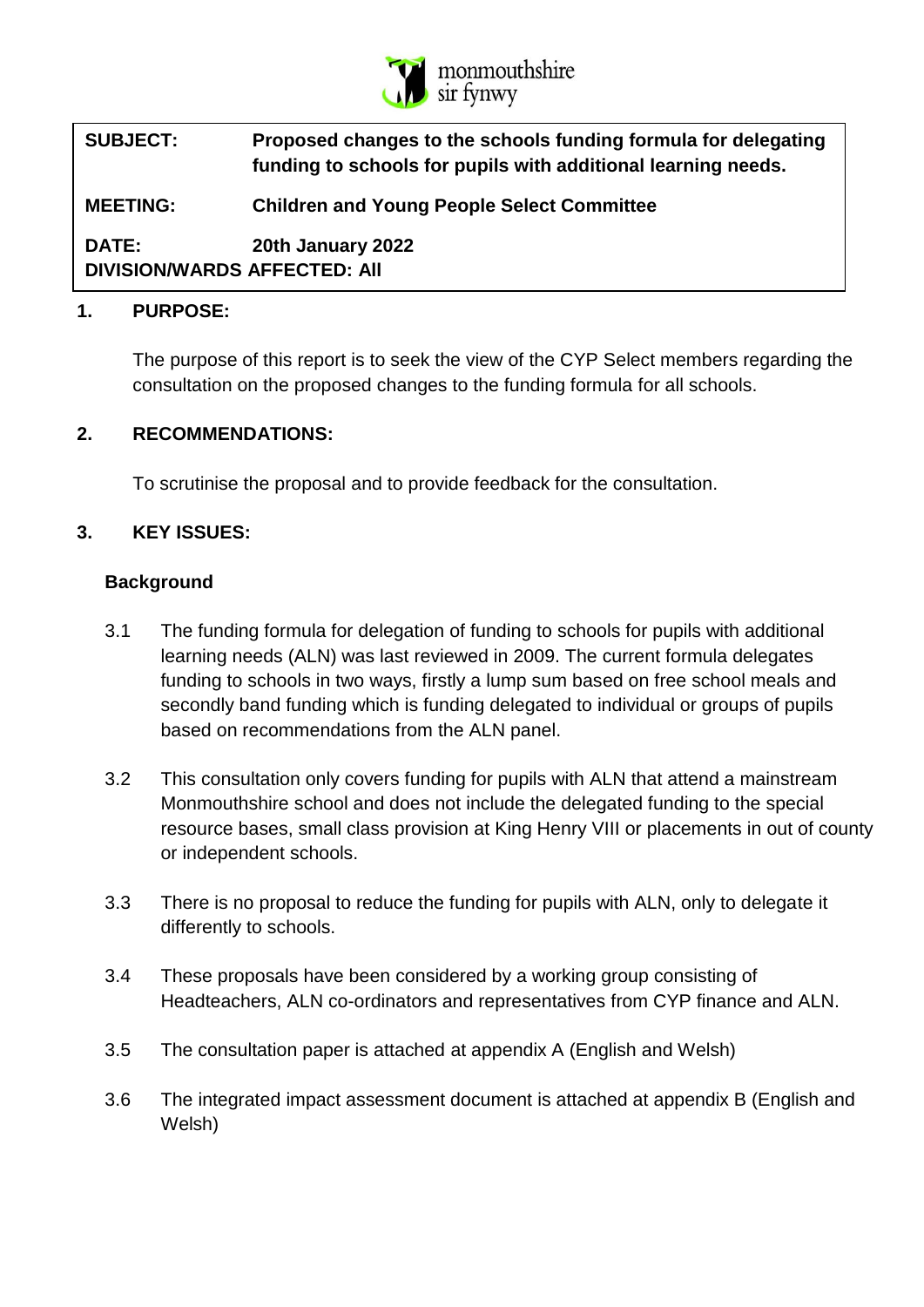### **4. OPTIONS APPRAISAL**

There were three options considered:

- 4.1 Status quo to make no changes to the formula, this was disregarded as it was felt that the current method is very bureaucratic and does not give schools the flexibility they require.
- 4.2 To consult on delegating funding using 70% on pupil numbers and 30% on current funding of band D's & E's in school. Band funding is for an individual pupil and is funded at £9,730 for Band D and Band E is funded at £14,595.
- 4.3 To consult on delegating funding using 80% on pupil numbers and 20% on current funding of band D's & E's in school. Band funding is for an individual pupil and is funded at £9,730 for Band D and Band E is funded at £14,595.

### **5. REASONS:**

To ensure that the funding formula for schools distributes funding to all schools in the fairest way and provides the flexibility of support for schools.

## **6. RESOURCE IMPLICATIONS:**

There are no resource implications, there are no proposals to reduce the budget only to distribute using a different formula.

### **7. CONSULTEES:**

All Headteachers Chairs of Governing Bodies Members of the School Budget Forum Senior Leadership Team Departmental Management Team Diocesan Directors All Elected Members.

### **8. BACKGROUND PAPERS:**

Funding formula – Monmouthshire The Schools Budget Share (Wales) Regulations 2010 ALN data Recommendations from working group.